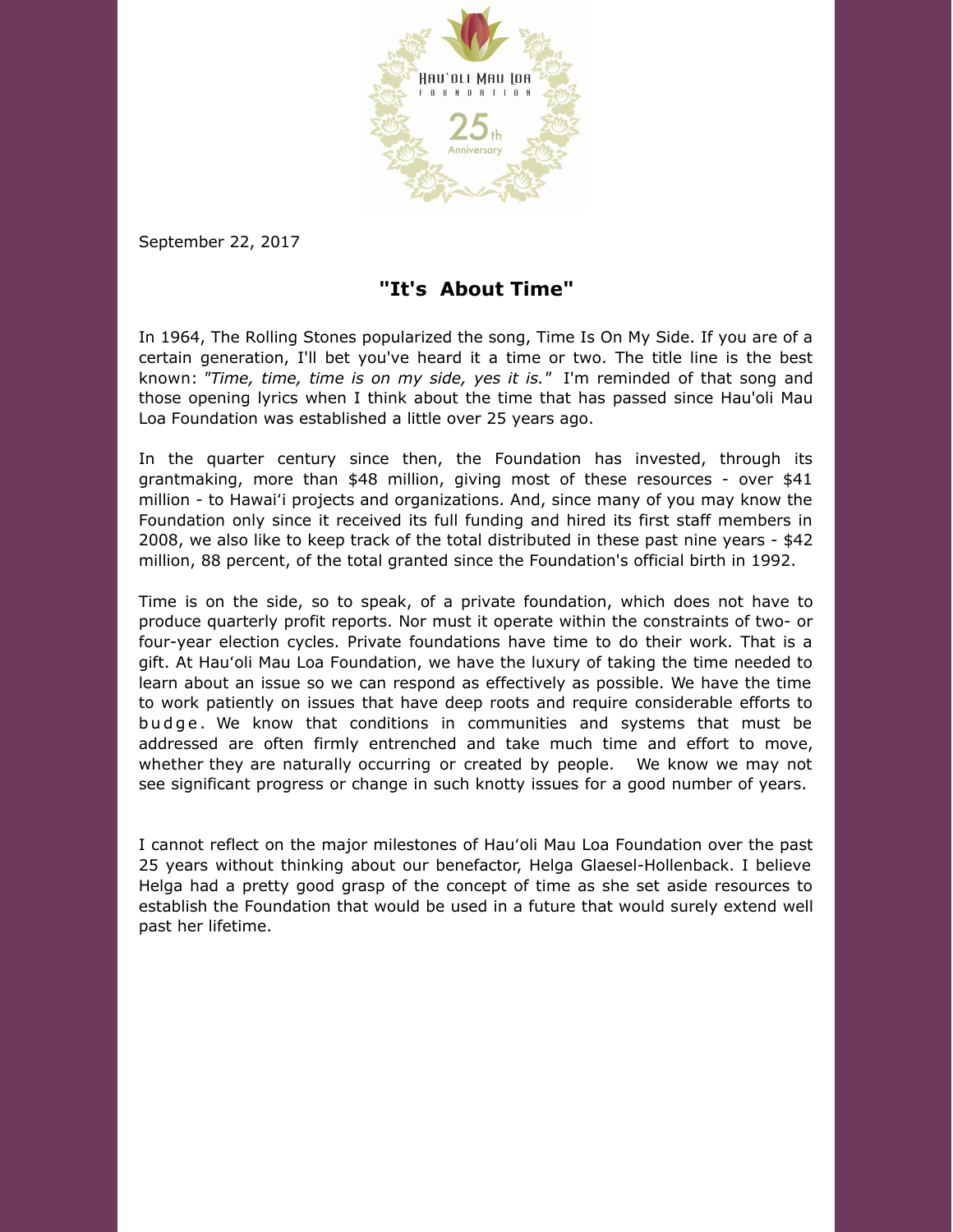

Beyond the obvious contribution she made in establishing the Foundation, there are two other contributions that stand out to me as I think about our past and future. The first is the way Helga engaged with people. Her style of engagement has become a hallmark of aspirational behavior within the Foundation. It is the basis for our belief about partnering with the organizations we fund. Helga believed that trust, respect and shared goals are necessary to make an effective partnership. A funding relationship, from Helga's perspective, should be no different from any other partnership. We strive to make her belief our own ... and to act accordingly.

The other contribution Helga made was her wish to respond quickly. Yet she recognized that not all wheels moved at her speed. Immediately following Hurricane ʻIniki, which devastated Kauaʻi in 1992 Helga asked her colleagues to figure out how the Foundation might support the children of Kauaʻi. The answer came back quickly from community leaders on Kaua'i. And within a short period of time, Helga committed the Foundation to supporting the construction of an educational center at



Hurricane ʻIniki Aftermath, Credit: Honolulu Advertiser

Kōkeʻe where school-aged children could learn about the island's natural environment. While the commitment was born quickly, its realization took a little more time. The Kōkeʻe Discovery Center was completed several years after Hurricane ʻIniki, in large part, thanks to Helga's curiosity, leadership and responsiveness. Today, Kōkeʻe Discovery Center continues to serve more than 1,000 children and adults every year, providing an educational experience that promotes a greater appreciation for and knowledge of our natural environment.



Credit: Kōkeʻe Discovery Center Association, Inc.



Keiki in front of KDCAI sign

While we recognize the gift of time, we also acknowledge that it comes with a less positive side. Too much time can lead to a lack of urgency, producing complacency and an accountability vacuum. In this past year, for example, we came to see even more vividly the very real threat that Rapid ʻŌhiʻa Death poses to our native ʻōhiʻa trees on Hawaiʻi Island and perhaps throughout the entire island chain. We see children growing up in Hawaiʻi without a strong connection to the ʻāina and lacking an understanding of their role in caring for the resources that feed and sustain all life in the islands. Have we waited too long to address these issues?

At the Foundation, we